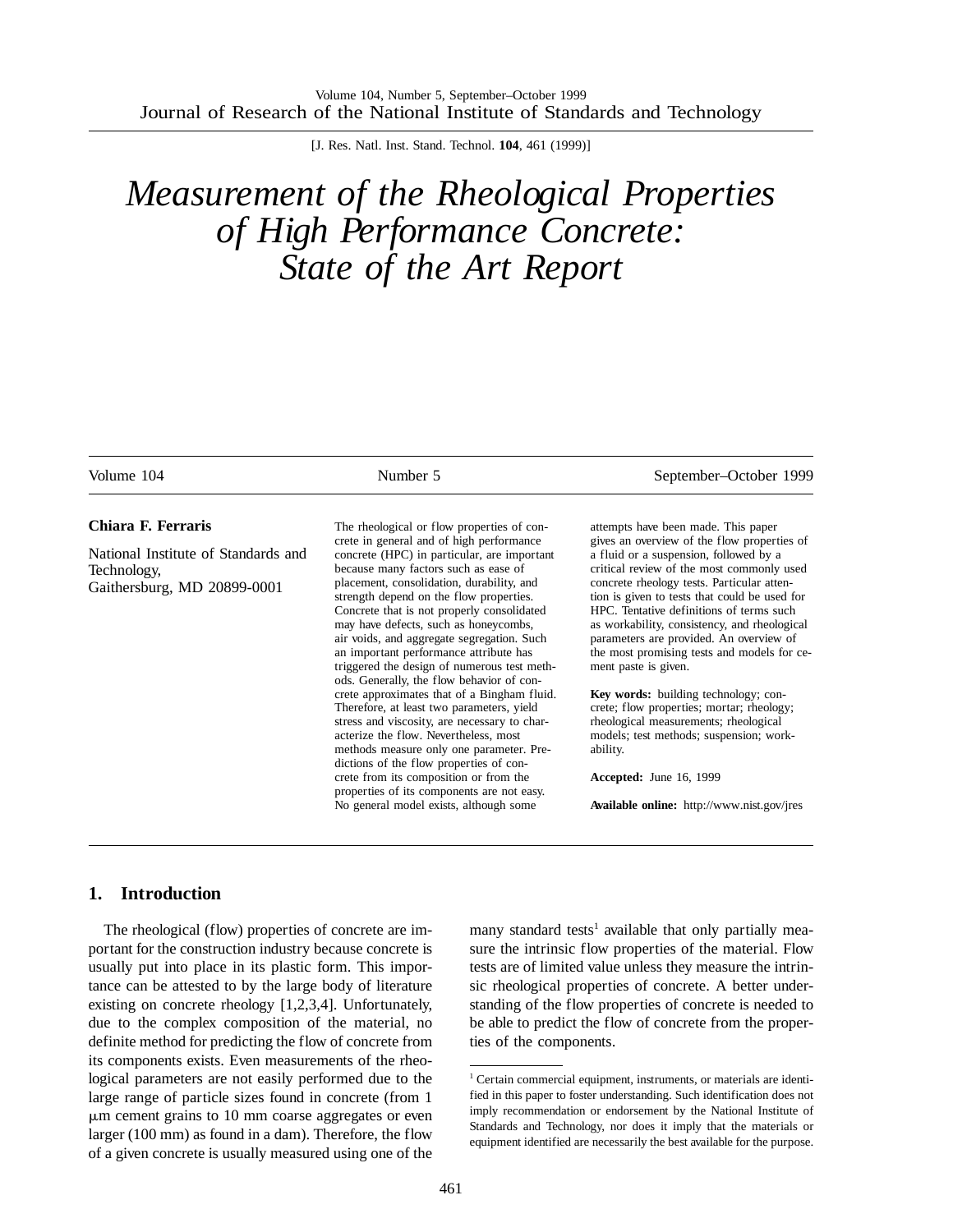The purpose of this paper is to assess the state of the art in measurements of flow properties of concrete. A critical review of the tests available is given with special emphasis given to tests for high performance concrete (HPC). Definitions of terms commonly used in the field and their link to material properties are provided.

# **2. Theoretical Background**

# **2.1 Fluid And Suspension Rheology**

Concrete and mortar are composite materials, with aggregates, cement, and water as the main components. Concrete is really a concentrated suspension of solid particles (aggregates) in a viscous liquid (cement paste). Cement paste is not a homogeneous fluid and is itself composed of particles (cement grains) in a liquid (water).

Because concrete, on a macroscopic scale, flows as a liquid, equation (1) is applicable. If a shear force is applied to a liquid as shown in Fig. 1, a velocity gradient is induced in the liquid. The proportionality factor between the force and the gradient is called the viscosity. The velocity gradient is equal to the shear rate  $\dot{\gamma}$ . A liquid that obeys this equation is called Newtonian [1].

$$
F/A = \tau = \eta \dot{\gamma} \tag{1}
$$

where  $\eta$  = viscosity

- $\dot{\gamma}$  = shear rate = d*v*/d*y* (see Fig. 1)
- $\tau$  = shear stress =  $F/A$

 $F =$ shear force

 $A =$  area of plane parallel to force.



**Fig. 1.** Newton's equation of viscous flow [4].

Most of the equations used for concentrated suspensions, such as concrete, try to relate the suspension concentration to the viscosity or the shear stress to the shear rate, thus assuming that there is only one value for the viscosity of the whole system. Table 1 and Table 2 give the most commonly used equations in the two approaches. Equations from Table 1 are used to describe the flow of cement paste [5], but they are not applicable to concrete due to the complexity of the suspension (aggregates in a suspension (cement paste)). Table 2 gives equations commonly used for concrete.

It should be noted that quite a few of the equations described in Table 2 incorporates a second factor, the

| Equation name                                                                                                                                     | Equation                                                                                                  | <b>Hypothesis</b>                                                                                                                                  |
|---------------------------------------------------------------------------------------------------------------------------------------------------|-----------------------------------------------------------------------------------------------------------|----------------------------------------------------------------------------------------------------------------------------------------------------|
| Einstein [6]                                                                                                                                      | $\eta = \eta_0(1 + \lceil \eta \rceil \phi)$                                                              | No particle interaction, dilute<br>suspension                                                                                                      |
| Roscoe [6]                                                                                                                                        | $\eta = \eta_0 (1 - 1.35 \phi)^{-K}$                                                                      | Considers particle interaction                                                                                                                     |
| Krieger-Dougherty<br>$\lceil 5 \rceil$                                                                                                            | $\frac{\eta}{n_e} = \left(1 - \frac{\phi}{\phi_{\text{max}}}\right) - \left[\eta\right]\phi_{\text{max}}$ | Relation between viscosity and<br>particle packing. Takes into<br>account the maximum packing<br>factor                                            |
| Mooney [6]                                                                                                                                        | $\eta = \eta_0 \exp \left( \frac{1 \eta \phi}{1 - \phi} \right)$                                          | Takes into account the maximum<br>packing factor                                                                                                   |
| Variable definitions<br>$\eta$ = Viscosity of the suspension<br>$\phi$ = Volume fraction of solid<br>$\phi_{\text{max}}$ = Maximum packing factor |                                                                                                           | $K = constant$<br>$\eta_0$ = Viscosity of the liquid/media<br>$\lceil \eta \rceil$ = Intrinsic viscosity of the suspension,<br>$(2.5$ for spheres) |

|  |  | <b>Table 1.</b> Equations relating viscosity to concentration of suspension |  |
|--|--|-----------------------------------------------------------------------------|--|
|  |  |                                                                             |  |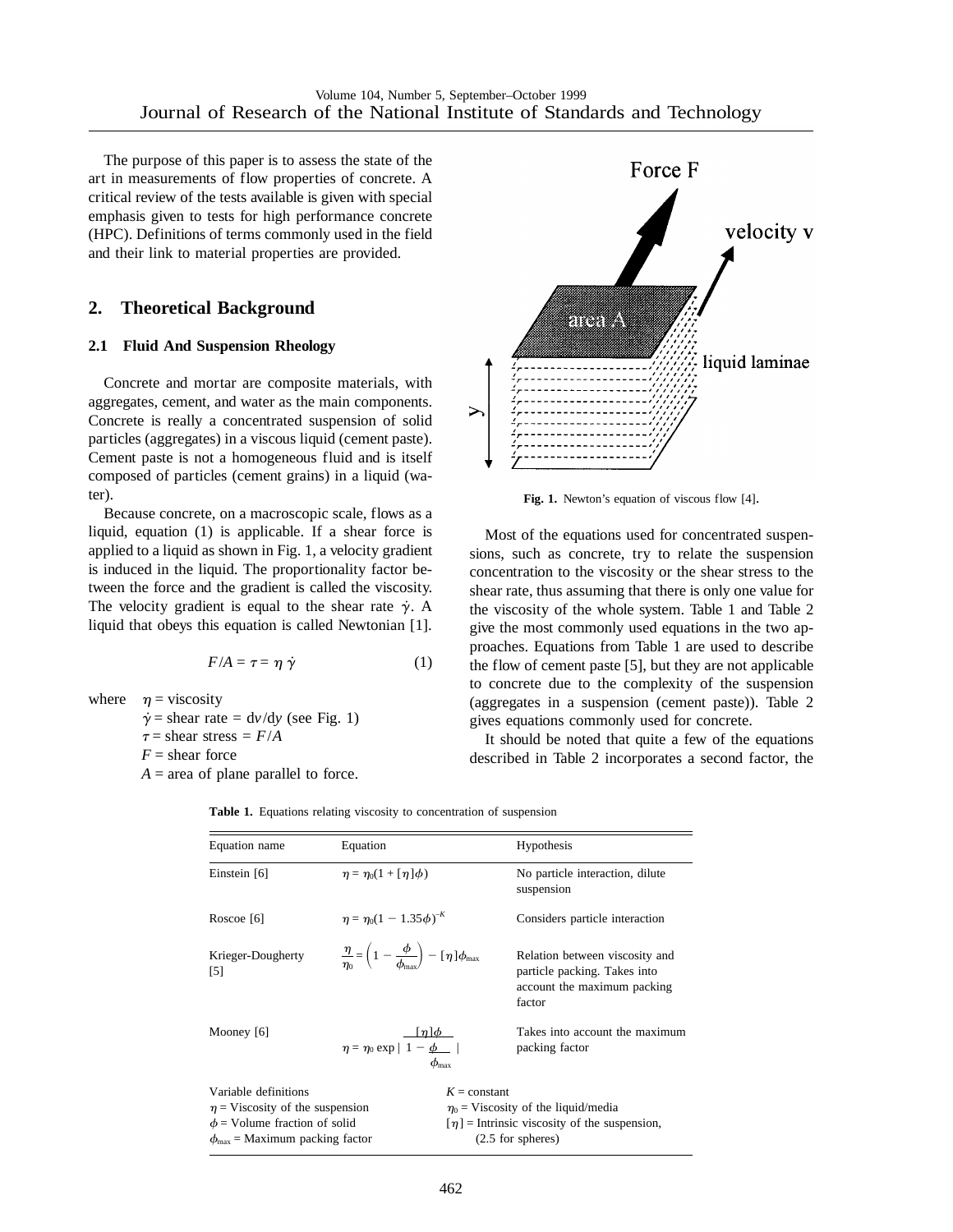| <b>Equation</b> name                                                                                                              | Equation                                                                                            |
|-----------------------------------------------------------------------------------------------------------------------------------|-----------------------------------------------------------------------------------------------------|
| Newtonian [1]                                                                                                                     | $\tau = \eta \dot{\gamma}$                                                                          |
| Bingham [4]                                                                                                                       | $\tau = \tau_0 + \eta \dot{\gamma}$                                                                 |
| Herschel and Bulkley [7]                                                                                                          | $\tau = \tau_0 + K \dot{\gamma}^n$                                                                  |
| Power equation [7]                                                                                                                | $\tau = A \gamma^n$<br>$n = 1$ Newtonian flow<br>$n > 1$ shear thickening<br>$n < 1$ shear thinning |
| Vom Berg [8],<br>Ostwald-deWaele [4]                                                                                              | $\tau = \tau_0 + B \sinh^{-1}(\dot{\gamma}/C)$                                                      |
| Eyring [7]                                                                                                                        | $\tau = a \dot{\gamma} + B \sinh^{-1} (\dot{\gamma}/C)$                                             |
| Robertson-Stiff [7]                                                                                                               | $\tau = a (\dot{\gamma} + C)^b$                                                                     |
| Atzeni et al. [9]                                                                                                                 | $\dot{\gamma} = \alpha \tau^2 + \beta \tau + \delta$                                                |
| Variable definitions<br>$\tau$ = Shear stress<br>$\tau_0$ = Yield stress<br>$A, a, B, b, C, K, \alpha, \beta, \delta$ = constants | $\eta$ = Viscosity<br>$\dot{\gamma}$ = Shear rate                                                   |

| <b>Table 2.</b> Equations relating shear stress and shear rate |  |  |  |  |
|----------------------------------------------------------------|--|--|--|--|
|----------------------------------------------------------------|--|--|--|--|

yield stress. The physical interpretation of this factor is that the yield stress is the stress needed to be applied to a material to initiate flow. For a liquid, the yield stress equal to the intersection point on the stress axis and the plastic viscosity is the slope of the shear stress-shear rate plot (see Fig. 2). A liquid that follows this linear curve is called a Bingham liquid.



**Fig. 2.** Bingham's equation for a fluid.

Figure 3 shows some of the idealized types of curves that can be obtained when shear stress is plotted against shear rate. All the curves depicted can be described by one of the equations of Table 2. Liquids following the power law are also called pseudo-plastic fluids.

Atzeni et al. [7] have compared the various equations and proposed a modification of the Eyring equation as the best fit for concentrated suspensions such as cement paste. Unfortunately, the parameters of the Eyring equations are not physical values, but fit variables. Therefore, these parameters cannot be measured independently or modeled, but are calculated by a best-fit routine.

The main conclusion that can be deduced from studying the proposed equations is that all (with the exclusion of the Newtonian liquid) use at least two parameters to describe the flow. In the case of a concentrated suspension such as concrete, it has been shown [4,5] that a yield stress exists. The equations that have a physical basis include at least two parameters, with one being the



# Shear rate

**Fig. 3.** Summary of shapes of shear stress-shear rate curves [1].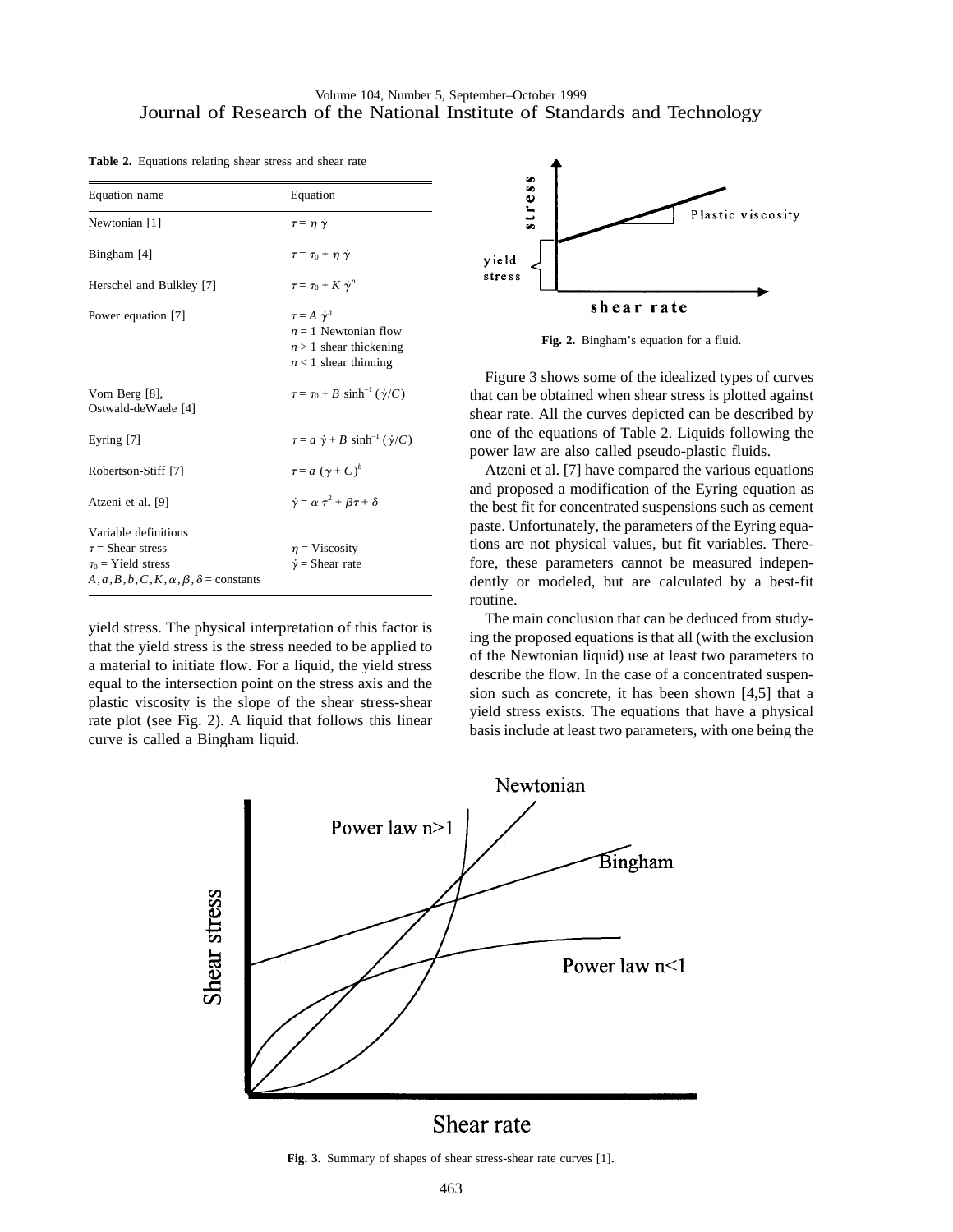yield stress, are the Herschel-Bulkley and Bingham equations. The Herschel-Bulkley equation contains three parameters, one of which, *n*, does not represent a physical entity. It has been shown [10] that in certain concretes, such as self-consolidating concretes, this is the equation that best describes their behavior. Nevertheless, the most commonly used equation today is the Bingham equation, because the parameters used are factors that can be measured independently (Fig. 2) and because the flow of real concrete seems to follow this equation fairly well [4] in most cases.

# **2.2 Concrete Rheology**

In the construction field, terms like workability, flowability, and cohesion are used, sometimes interchangeably, to describe the behavior of concrete under flow. The definitions of these terms are very subjective. Table 3 [14] lists some of the major definitions of workability given by professional societies. Tattersall's [4] interpretation of workability is "the ability of concrete to flow in a mold or formwork, perhaps through congested reinforcement, the ability to be compacted to a minimum volume, perhaps the ability to perform satisfactorily in some transporting operation or forming process, and maybe other requirements as well". Kosmatka et al. [11] mention the following three terms while referring to concrete rheology: workability, consistency and plasticity. The definitions given are:

- "Workability is a measure of how easy or difficult it is to place, consolidate, and finish concrete"
- "Consistency is the ability of freshly mixed concrete to flow"
- "Plasticity determines concrete's ease of molding".

It is clear that the definitions are descriptive and no agreement can be found. In the field, the situation is often worse because these terms are used differently by the various persons involved. From the previous list, all the terms used are defined according to the feelings of the person and are not based from the physical behavior of the material. Richtie [12] attempted to define the flow of concrete by linking it to various effects such as bleeding, sedimentation, and density. He distinguishes three properties: stability, compactibility, and mobility. The stability is linked to bleeding and segregation. The compactibility is equivalent to density, while mobility is linked to internal friction angle, bonding force, and viscosity. These descriptions, at least, link commonly used words with physical factors that can be measured. However, we believe that this is not enough. All these terms should be discarded in favor of physically measurable parameters. For instance, we could say that a concrete has a higher viscosity, instead of referring to a lower workability. Tattersall [4] summarizes very clearly the concrete workability terminology by classifying it into three classes: qualitative, quantitative empirical, and quantitative fundamental. The following items fall in the three classes.

• Class I: qualitative

Workability, flowability, compactibility, stability, finishability, pumpability, consistency, etc. To be used only in a general descriptive way without any attempt to quantify.

- Class II: quantitative empirical Slump, compacting factor, Ve-be, etc. To be used as a simple quantitative statement of behavior in a particular set of circumstances.
- Class III: quantitative fundamental Viscosity, yield stress, etc. To be used in conformity with the British Standard Glossary [13].

| Name of society                                | Definition                                                                                                                                                                                                                                                                                |
|------------------------------------------------|-------------------------------------------------------------------------------------------------------------------------------------------------------------------------------------------------------------------------------------------------------------------------------------------|
| American Concrete<br>Institute (ACI)           | That property of freshly mixed concrete or mortar which<br>determines the ease and homogeneity with which it can be mixed,<br>placed, compacted, and finished                                                                                                                             |
| British Standards<br>Institution               | That property of fresh concrete, mortar, or the like, which<br>determines the ease with which it can be manipulated and fully<br>compacted                                                                                                                                                |
| Association of<br>Concrete Engineers,<br>Japan | That property of freshly mixed concrete or mortar which<br>determines the ease with which it can be mixed, placed and<br>compacted due to its consistency, the homogeneity with which it<br>can be made into concrete, and the degree with which it can resist<br>separation of materials |

**Table 3.** Examples of definition of workability by various societies [14]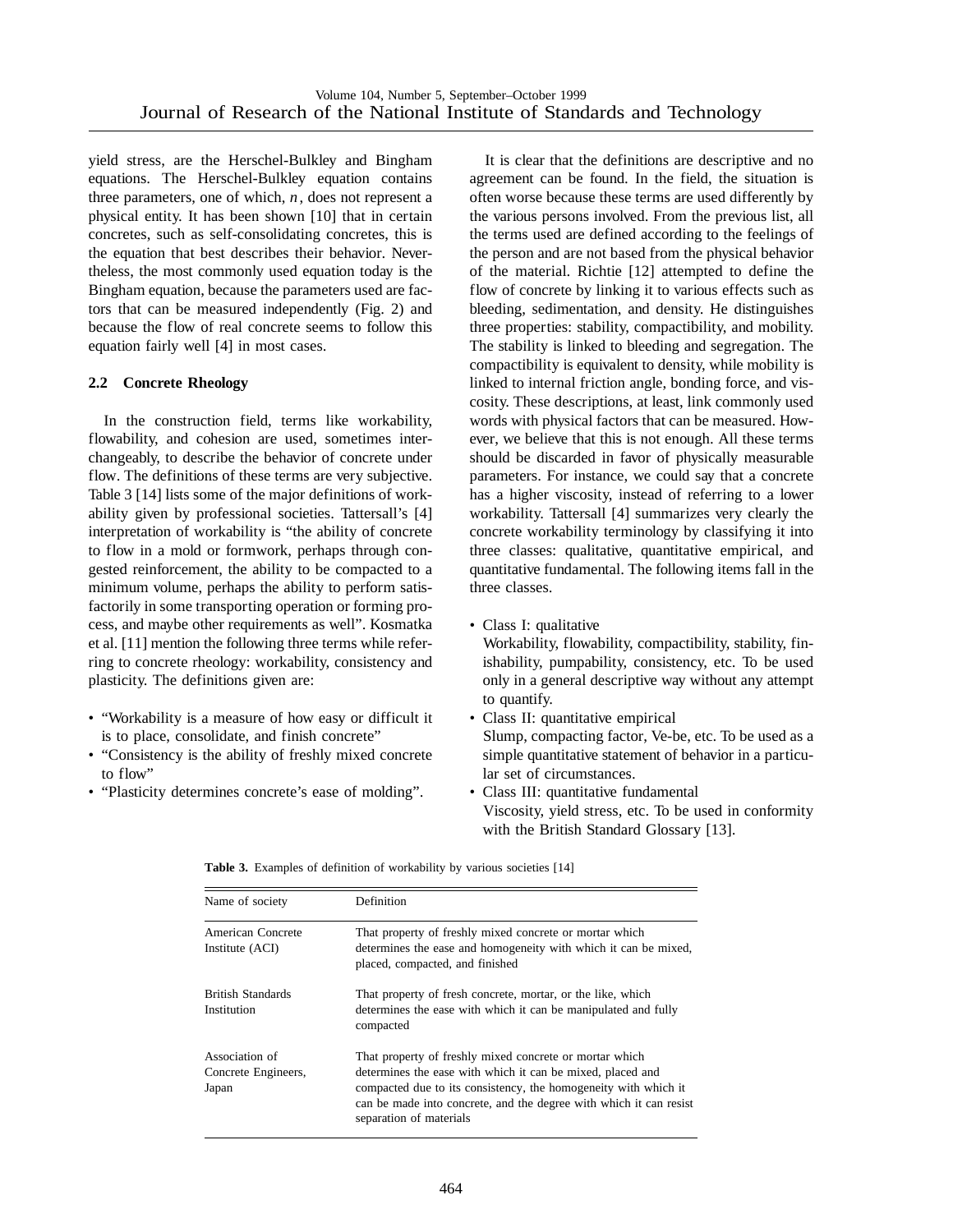As stated in Sec. 2.2, the properties that could be used to describe the concrete flow are the yield stress and the viscosity. Any test that describes the flow behavior of concrete should at least measure these two properties. Unfortunately, most existing tests measure only one factor, either related to the yield stress or to the viscosity. Descriptions of these tests are given in Sec. 3.1. Tests measuring both parameters exist but are neither cheap nor easy to carry out, so they are not widely used. Section 3.2 describes these tests.

Aside from measuring the flow of concrete, rheology is concerned with the prediction of the flow from the properties of the components (i.e., cement paste, mortar) or from the mix design (i.e., w/c ratio, aggregate content, type of cement and admixture dosage). No attempt to develop a prediction model has yet been successful. One difficulty comes from the fact that the size range of the particles is very wide (micrometers to tens of millimeters). Also, the factors influencing the flow properties of concrete are more than the factors influencing the rheology of the parts (cement paste and aggregates). There is no linear relationship between the rheological parameters of cement paste and those of concrete. The main reason being the gap between the aggregates which varies with the concrete cement paste volume content. Ferraris et al. [15] showed that cement paste has a different rheological behavior depending on the gap between the plates of a rheometer that simulate the distance between the aggregates. The distance between the aggregate depends on the cement paste volume content. Also, the rheological behavior of a material depends on the conditions of the experiment such as shear rates, temperature, mixing energy. Therefore, it is important that the cement paste be measured in the same conditions that it will experience in concrete. This approach was followed by Yang et al. [16] to determine the influence of mixing methods on the flow properties of cement paste. Martys [17] is currently attempting to develop a simulation of the flow of concrete using a computerized model with the mix design and the cement paste rheology measured under the same conditions as in concrete as input variables. De Larrard [18] developed a model based on optimization of mixture design, linking maximum close packing with concrete properties. Further description of these models is beyond the scope of this paper.

It should be kept in mind that all the models or methodologies given here assume that the concrete is formed of particles but no interparticle forces are directly considered. The only reference to particle interaction is the acknowledgment that all properties are timedependent, implying that phenomena, such as flocculation of the cement particles and hydration, are continually taking place.

In summary, concrete is a suspension, including particles that may range from less than  $1 \mu m$  to over  $10$ mm. The flow properties of such a suspension can often be described approximately using a Bingham model, defined by two factors, plastic viscosity and yield stress. Most of the widely used tests are unsatisfactory in that they measure only one parameter, which does not fully characterize the concrete rheology. Figure 4 shows how two concretes could have one identical parameter and a very different second parameter. These concretes may be very different in their flow behaviors. Therefore, it is important to use a test that will describe the concrete flow, by measuring (at least) both factors.



**Fig. 4.** Concrete rheology.

#### **2.3 High Performance Concrete**

High performance concrete (HPC) is defined by ACI [19] as follows: "HPC is a concrete meeting special combinations of performance and uniformity requirements that cannot always be achieved routinely using conventional constituents and normal mixing". The rheological property of HPC should be: "HPC places and compacts easier" [20]. In a detailed characterization of HPC, given by Goodspeed et al. [21], the reference to rheology is: "Ease of placement and consolidation without affecting strength".

To achieve this property special precautions need to be taken. According to Malier [22], a more workable HPC can be obtained in two ways: either by reducing the flocculation of cement grains or by widening the range of grain sizes. Examining Malier's method, it is apparent that the first approach relates uniquely to the cement paste, while the second approach relates to the aggregate's size distribution as well as the influence of fillers. The aggregate's size distribution is at the base of the computerized calculation of concrete mixture design developed by Shilstone [23].

Aitcin [24] has raised several questions on the production of a more workable HPC: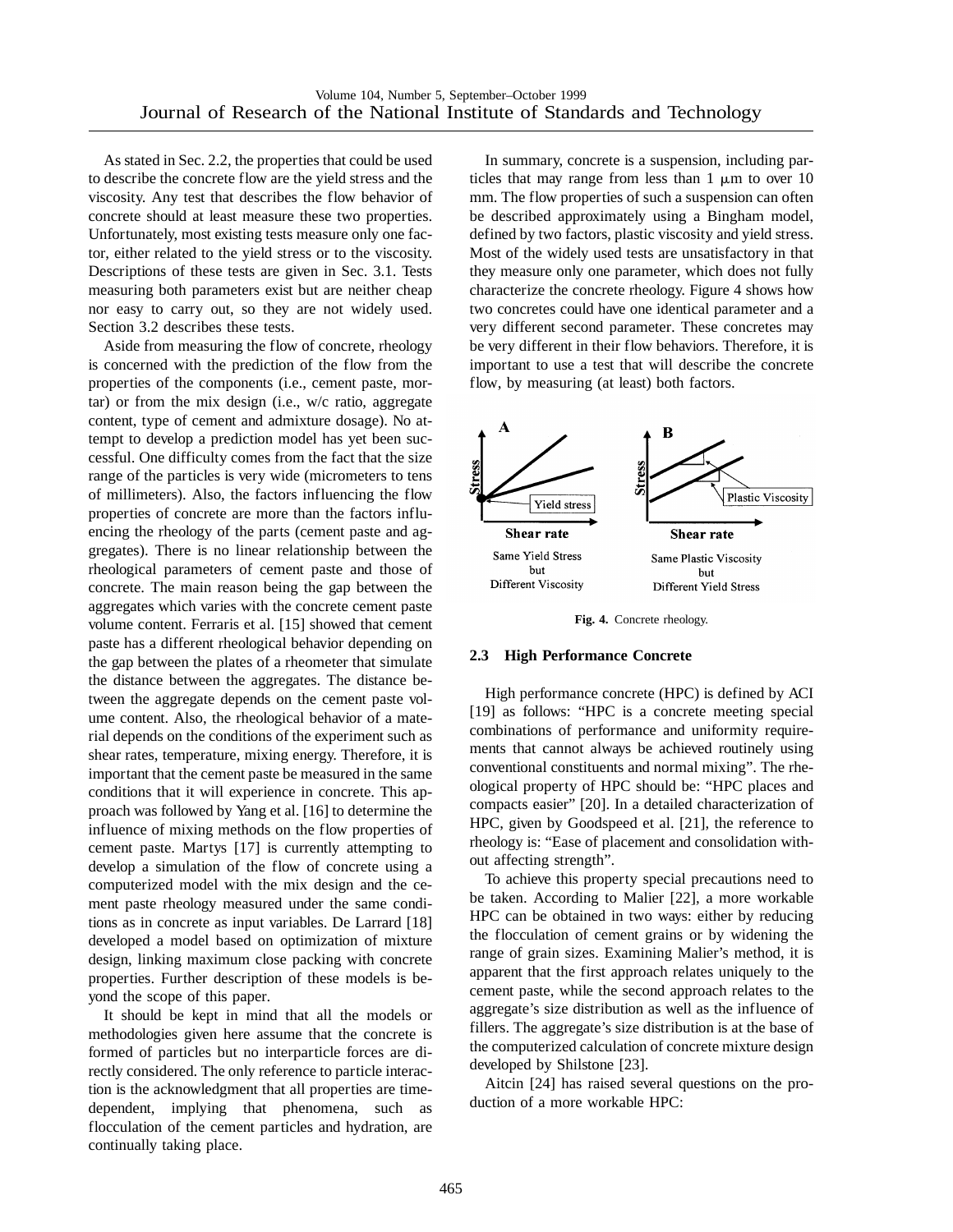- "How to evaluate simply rheological performance of portland cement and its compatibility with given superplasticizers?
- How to evaluate simply in the laboratory and in the field, the workability of a concrete having a very low water/cement ratio by means other than the slump test?
- How is diminished the rheological performance of a given portland cement in the domain of low water/cement ratio?
- How to optimize the use of supplementary cementitious materials when making low water/cement ratio concrete?"

Today, the workability of HPC is evaluated using the same tests as used for normal concrete. However, the specific characteristics of HPC hinder the correct interpretation of current tests. This situation is demonstrated when the yield stress, as measured by a slump cone, is in the range desired but the viscosity (not measured in a slump cone test) may be so high that the mix is labeled "sticky" and is difficult to place in the molds even with vibration.

Therefore, new tests are being designed specifically for HPC, as will be described in Sec. 3.2.3.

# **3. Test Methods**

Test methods for flow properties of concrete can be divided into two groups in regard to whether the output of the experiment gives one or two parameters. As was discussed in Sec. 2.2, to correctly define the rheology of concrete both the yield stress and the viscosity need to be measured.

# **3.1 One-Factor Tests**

Most currently used tests measure only one rheological value or factor. The relationship between the factor measured and either of the two fundamental rheological parameters is not obvious. In most cases, the fundamental parameter cannot be calculated from the factor measured, but can only be assumed to be related. The tests that are discussed here are (all references will be given in the sections where the tests are discussed):

- 1. Slump
- 2. Penetrating rod: Kelly ball, Vicat, Wigmore test
- 3. K-slump test
- 4. Ve-Be time or remolding test (Powers apparatus)
- 5. LCL apparatus
- 6. Vibration testing apparatus or settling curve
- 7. Flow cone
- 8. Turning tube viscometer
- 9. Filling ability
- 10. Orimet apparatus.

Tests 1 through 3 are related to the yield stress because they measure the ability of concrete to start flowing. Tests 4 to 10 are related to the viscosity because they measure the ability of concrete to flow after the stress exceeds the yield stress. The stress applied is either by vibration (tests 4-6) or by gravity (tests 7-10).

# **3.1.1 Slump Test**

A truncated metal cone, open at both ends and sitting on a horizontal surface, is filled with concrete, and lifted quickly. The slump of the concrete is measured as shown in Fig. 5. This measurement is widely used due to its simplicity. In this test, the stress is composed of the weight of the concrete per unit area. The concrete will slump or move only if the yield stress is exceeded and will stop when the stress (or weight of the concrete/area) is below the yield stress. Therefore, the slump test is related to the yield stress [25]. Some researchers have tried to simulate the slump test [26] using the finite element method. Assuming that concrete follows the Bingham equation, they were able to produce pictures of the concrete slump versus time (Fig. 6), but no prediction from the concrete composition was possible because no material properties for the components (cement paste, aggregates) were used.



**Fig. 5.** Schematic view of the slump test.

The variability in the slump measurements is attributed mainly to the operator and to variations in mixture proportions. This test is a useful quality control tool because it can help detect changes in the composition of concrete delivered, e.g., changes in the amount of mixing water. This test is a standard in the United States (ASTM C143) [27] and is used in other countries as well.

A modification of the slump test, used for concretes with very high slump (as high as 305 mm (12 in) minus the coarser aggregate diameter), is to measure the spread instead of the height drop. This measurement is rarely reported and is not a standard. A second modification of the slump cone (see Fig. 7) is the test used in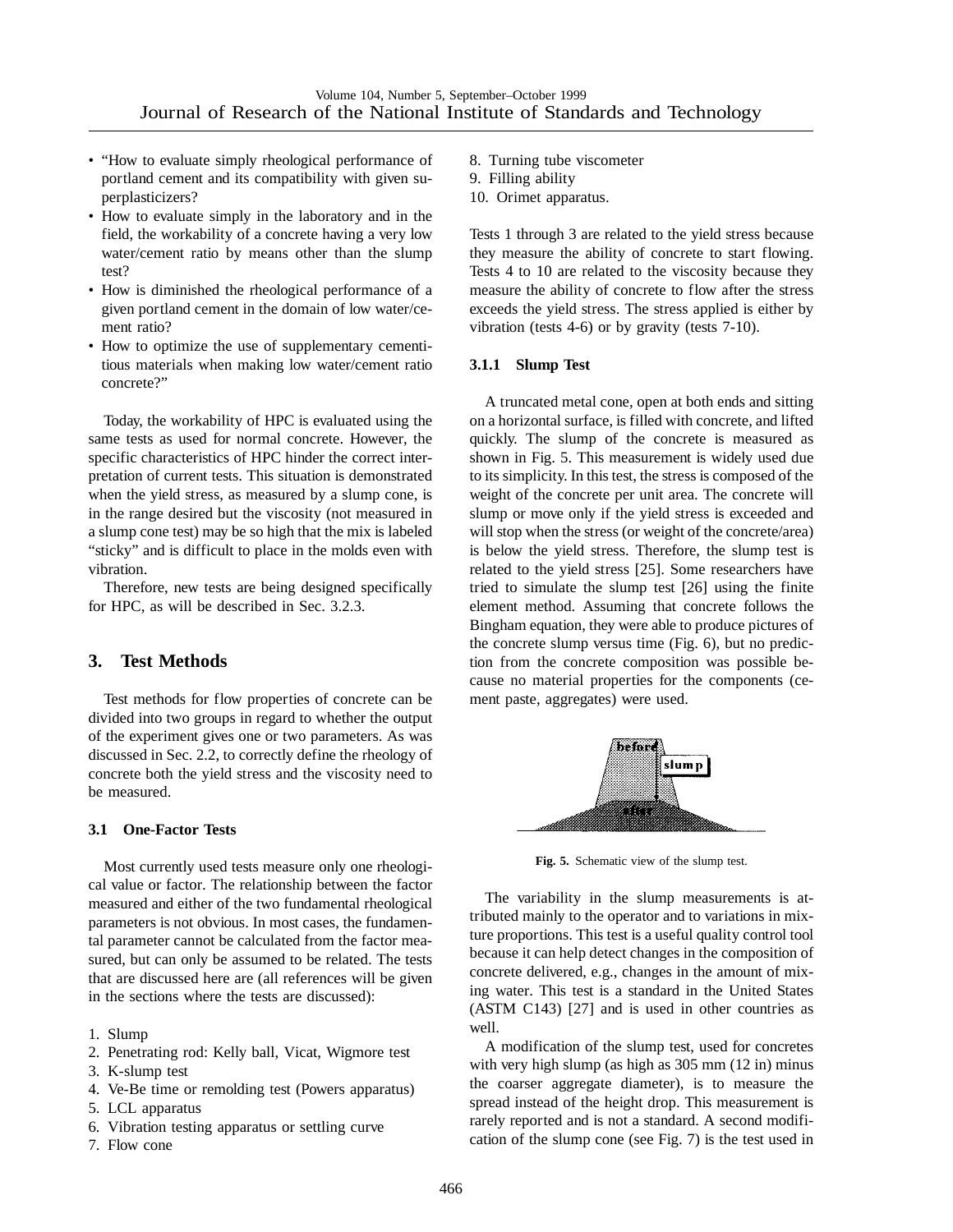

**Fig. 6.** Finite element simulation of a slump cone test [26] (reprinted with permission from the Japan Concrete Institute).



**Fig. 7.** Slump cone according to DIN 1045 [28].

Germany (DIN 1045) [28]. The slump cone is placed on a special metal sheet. After the cone is lifted, the metal sheet is lifted and dropped a predetermined number of times. The spread of the concrete is measured. This version of the slump cone test is related to the viscosity and not to the yield stress because dropping the metal sheet subjects the concrete to a stress that is greater than the yield stress. Therefore, the measurement is related to the flow of concrete when the yield stress is exceeded. If the concrete does not slump or spread, than this measurement is not useful because the yield stress was not exceeded and the concrete did not flow. This statement can be applied also to the measurement of the standard slump of the concrete.

Recently, the slump cone test procedure was modified to allow the estimation of both the yield stress and the viscosity [29,30]. As the modified slump cone test is classified as a test for two parameters, it will be described in Sec. 3.2.

## **3.1.2 Penetrating Rod: Kelly Ball, Vicat, and Wigmore Tests**

The principle of these tests is that the depth of penetration of an object will depend on the yield stress of the concrete. The mass or the force applied on the penetrating object will measure the yield stress of the concrete. Usually, the mass or the force is pre-established, i.e., it does not vary depending on the sample. Therefore, these tests really measure whether the applied stress is higher or lower than the yield stress of the concrete. Similar to the slump test, these tests are useful mainly on work sites as quality control tools to determine if the composition (mainly the water content) has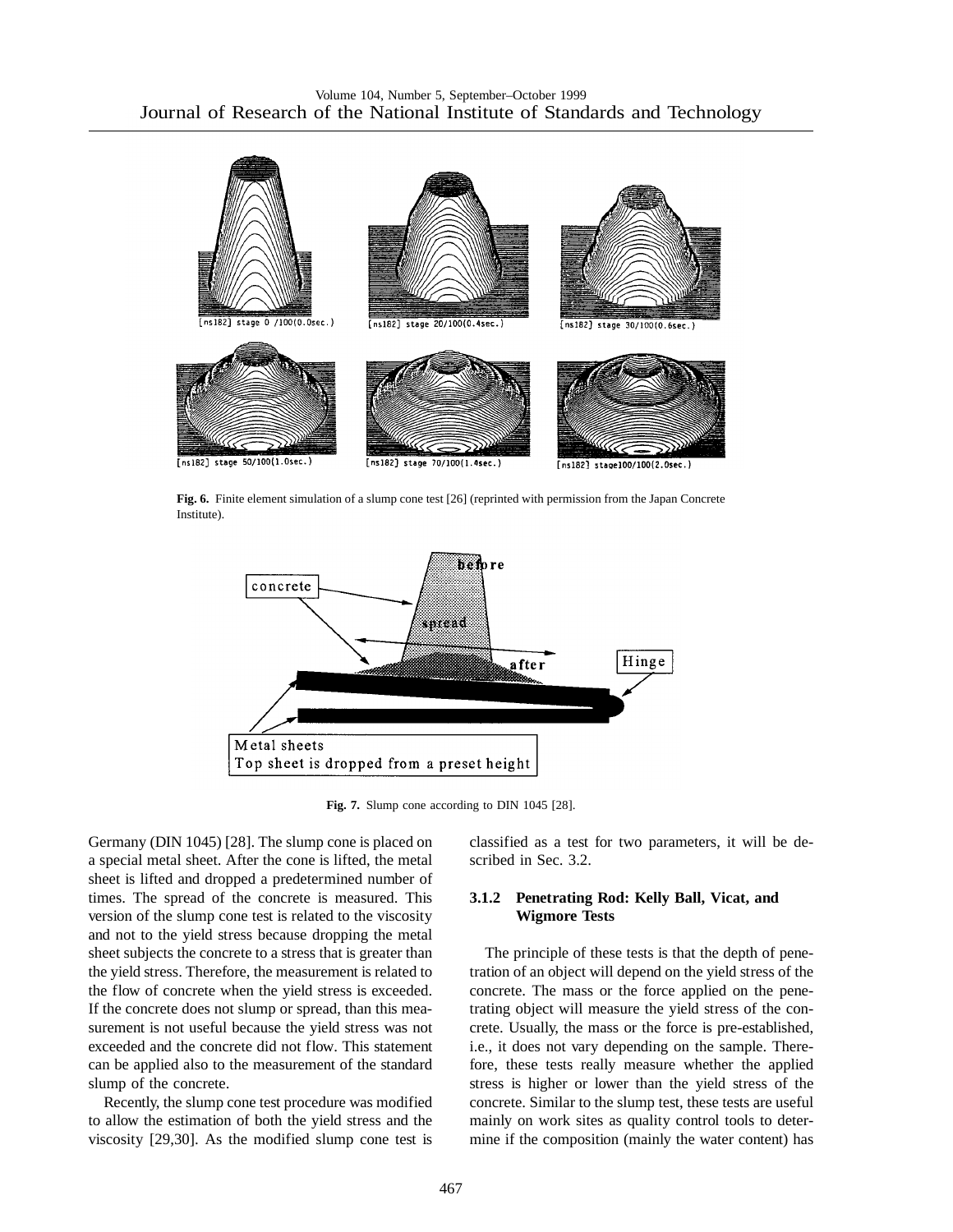been changed. These tests are also frequently used to determine the setting time of concrete. Figures 8 and 9 show two of the most known configurations. Other test descriptions can be found in ASTM C 403 [31] or, for the Vicat needle, in ASTM C 953 [32].

It should be noted that the Kelly Ball described in ASTM C360 [33] was up for reapproval in 1998. It failed to pass, due to lack of use, therefore it will likely be withdrawn as a ASTM standard.



**Fig. 8.** Penetration tests: Kelly Ball [33]. (Reprinted with permission from the Annual Book of ASTM Standards, copyright American Society for Testing and Materials, 100 Barr Harbor Drive, West Conshohocken, PA 19428.)

## **3.1.3 Turning Tube Viscometer**

The turning tube viscometer consists of a tube (60 mm in diameter and 800 mm long) that can be filled with the material to be measured [34]. A ball is then dropped in the fluid and its velocity measured between two points 370 mm apart [the two inductance coils will detect the ball passing (Fig. 10)]. The ball sizes are 12.7 mm, 15.9 mm, and 24.9 mm. Using the Stokes equation, the viscosity is calculated. This instrument has been used to measure the viscosity of cement paste. It is not recommended for concrete, because the diameter of the ball should be significantly larger than that of the aggregates. Otherwise, the concrete cannot be considered to be a uniform medium in which the ball is freely falling. Also, the diameter of the tube needs to be large enough to insure that the coarser aggregates do not interlock and stop the ball's descent.



**Fig. 9.** Penetration tests: German penetration apparatus [28].



**Fig. 10.** Schematic drawing of the turning-tube viscometer [34].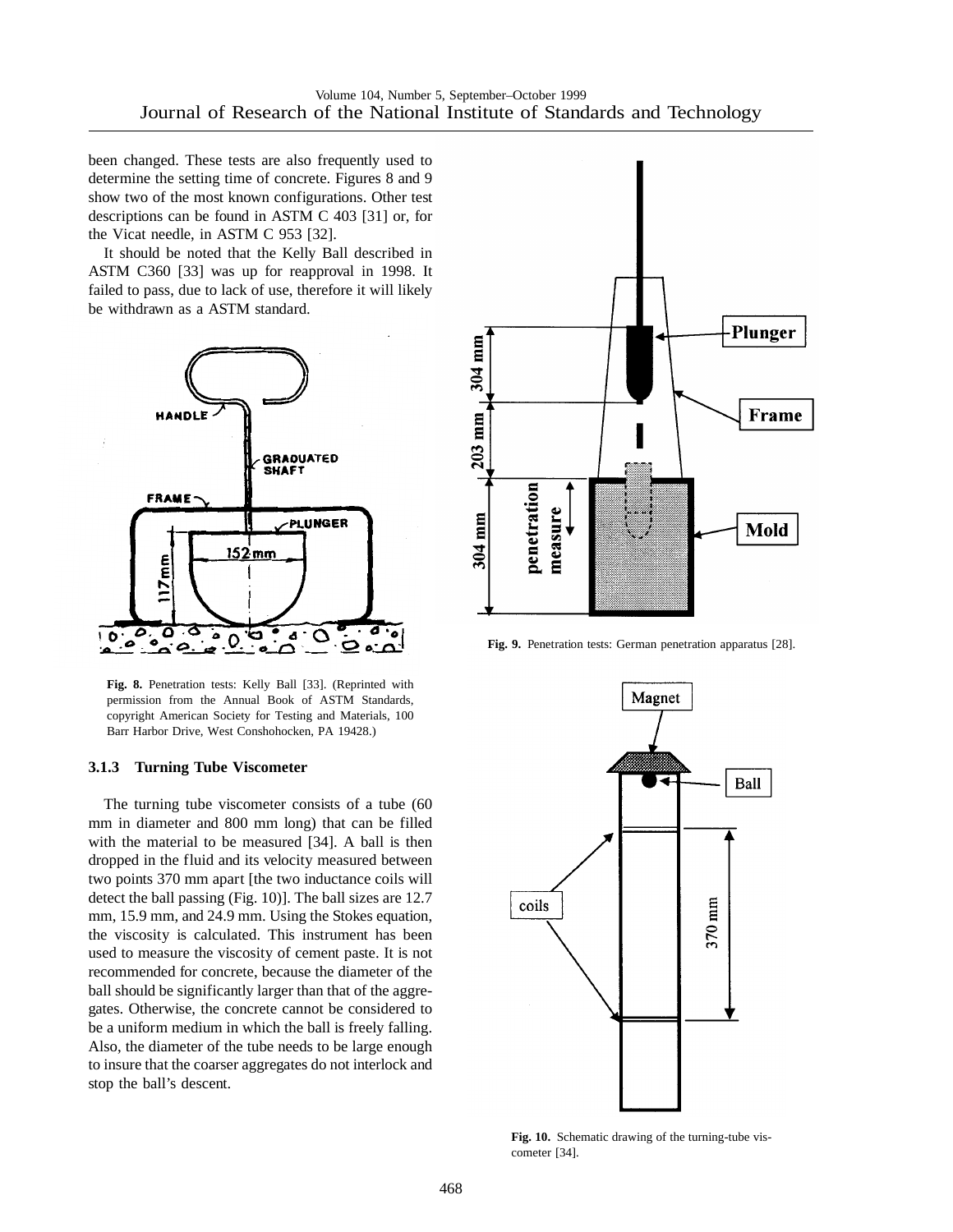#### **3.1.4 K-Slump Test [35,36]**

This test was widely used [35] before it became an ASTM standard in 1997 [36]. The test is described in the ASTM book [36] as a "rapid assessment of consistency and flow as well as the uniformity and the change with time of freshly mixed concrete."

The schematic design of the probe is shown in Fig. 11. The probe is inserted in the concrete to be tested so that the collar floater is on the concrete surface. A portion of the concrete flows into the hollow center of the probe through the perforated exterior tube. A floater or measuring rod, placed inside the perforated tube, measures how much concrete was able to flow into the probe. A higher volume corresponds to a higher ease of placement of the concrete. Nasser et al. [35] assume that the concrete flows freely into the inner tube. In reference of the two fundamental parameters (yield stress and viscosity) characterizing the rheology of concrete, this test will give a value related to the yield stress of the concrete, because the concrete will not move into the probe unless the yield stress is overcome. The stress is applied by the weight of the surrounding material. This test is suitable only for a material with low yield stress because the probe is not inserted very deeply in the concrete; therefore the stress applied by the material around the probe is not very high. It should be considered that a concrete with coarse aggregates larger than the slots in the external tube, i.e., 9.4 mm (3/8 in) in diameter, will not flow into the tube. In this case, only the mortar will flow in the device and the device will only measure the ability of the concrete to segregate.

Nasser et al. [35] showed that the values obtained with this test correlate with slump test results, although the scatter of the data is relatively high. The standard deviation is  $\pm 8$  % for a single operator using the same device [36].

# **3.1.5 Ve-be Time And Remolding Tests (Powers Apparatus)**

These tests measure the capability of the concrete to change shape under vibration [38]. In both tests, concrete is placed in an open-ended truncated cone (Fig. 12). The time it takes the concrete to remold itself into a cylinder under vibration, after the cone is lifted away, is the output of these tests. Due to the vibrations, the concrete starts flowing after the yield stress has been overcome. Therefore, these tests can be assumed to be related to the plastic viscosity. Nevertheless, the relationship is not direct. The advantage of remolding tests is that they simulate placement of concrete under vibration, related to the field usage of concrete.



**Fig. 11.** Schematic design of the probe for the flow test. (Reprinted with permission from the Annual Book of ASTM Standards, copyright American Society for Testing and Materials, 100 Barr Harbor Drive, West Conshohocken, PA 19428.)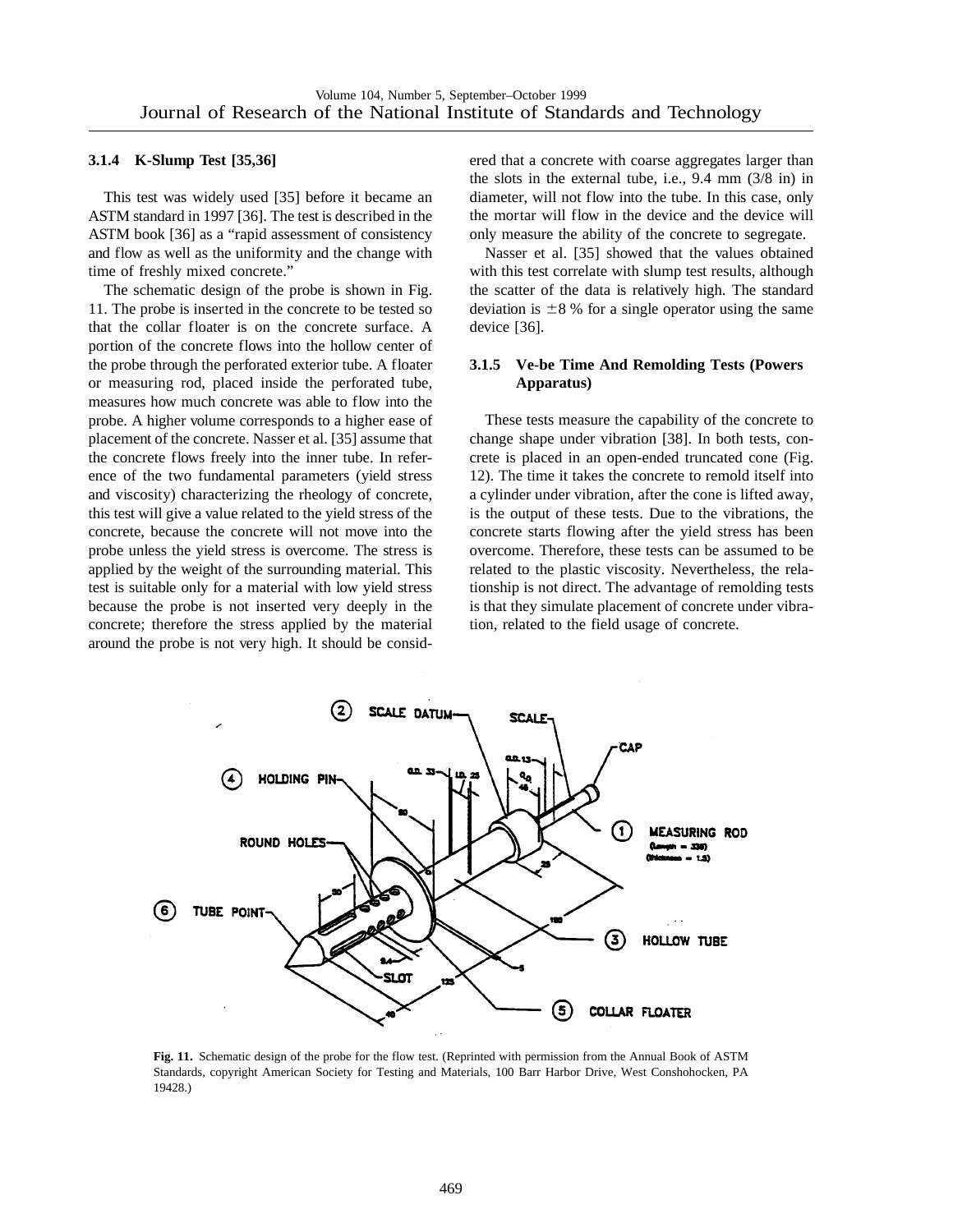

**Fig 12.** Remolding tests: A) Ve-Be test [1] (dimensions in mm), B) Powers apparatus (extracted from BS 1881: Part 103:1983 are reproduced with the permission of BSI under license  $\#PD\backslash 1998 \ 1804^2$ ).

#### **3.1.6 LCL Apparatus**

The LCL [37] apparatus was developed in France, and like the remolding test, determines the time it takes for concrete to flow into a new form (Fig. 13). The main difference from the previous two tests is the geometry. The concrete is poured into a prismatic mold behind a wedge. The wedge is removed and the mold is vibrated. The operator can change the amplitude while the vibrator used determines the frequency. The time for the concrete to flow and occupy the whole prism is considered a measure of the workability. The yield stress is likely overcome by the vibration, therefore the measurement is related to the plastic viscosity of the material. If the amplitude of the vibration is slowly raised until the concrete starts flowing, a value related to the yield stress can be obtained.

# **3.1.7 Vibration Testing Apparatus and Settling Curve, Fritsch Test [38]**

The Fritsch test measures the ability of concrete to be remolded or consolidated. Figure 14a shows a schematic drawing of the apparatus. A concrete sample is placed in a container with a vibrator. The time to obtain full consolidation, i.e., time when the lid is not descending anymore, is measured. The concrete is tested under vibration, thus the shear stress is likely to be higher than the yield stress. These experimental conditions can lead to the assumption that this test will give an indication on the plastic viscosity of the concrete. But, as previously, the viscosity cannot be calculated from this value. A compaction factor can be calculated. A settling curve (Fig. 14b) is determined by plotting the height of the lid versus the time of vibration. The height after vibration,  $h_f$ , is represented by the asymptote of the settling curve.

#### **3.1.8 Flow Cone**

The flow cone [39] is widely used for oil well cement slurries and has been adapted for use with concrete. It consists of a funnel that is 615 mm long with a 150 mm

<sup>2</sup> Complete editions of the standards can be obtained from BSI Customer Services, 389 Chiswick High Rd., London W4 4AL, Great Britain.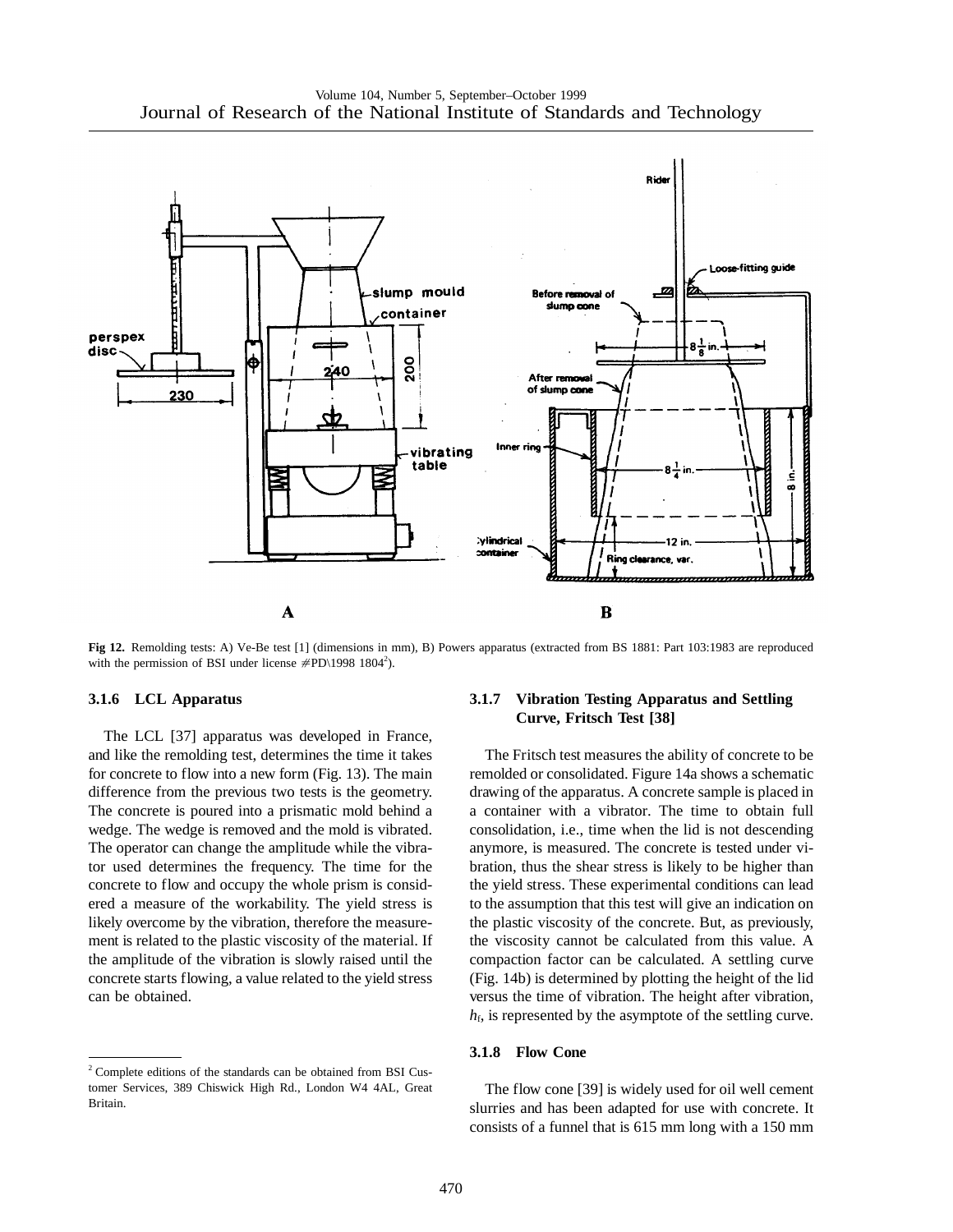

**Fig. 13.** Schematic diagram of the LCL apparatus (units in mm).



**Fig. 14.** Vibration testing apparatus after Fritsch [38];  $h_0$  is the height of the lid at the beginning of the experiment and  $h_f$  is the height at the end or at full consolidation.  $h_c$  is the asymptote for the height versus time.

long outlet. The upper diameter is 230 mm and the orifice diameter is 75 mm. The slope of the funnel is wall is 6:1. The amount of concrete needed is 10 L and the maximum aggregate diameter is 20 mm. The time for a given volume of concrete to pass through the orifice is measured. If the concrete starts moving through the orifice, it means that the stress is higher than the yield stress, therefore, this test measures a value that is related to the viscosity. If the concrete does not move, it shows that the yield stress is greater than the weight of the volume used. An equivalent test using smaller funnels (orifice of only 5 mm) is used for cement paste as an empirical test to determine the effect of admixtures on the flow of cement pastes. Correlation of cement paste measurements with the concrete flow was attempted with no conclusive results [40].

#### **3.1.9 Filling Ability**

Two slightly different tests exist to measure the filling capacity of concrete, i.e., the capability of concrete to flow into a form (Figs. 15 and 16). In the first test (Fig. 15 [41]), the concrete is "pushed" through an opening partially obstructed by reinforcing bars, by applying a static pressure of about 2400 Pa. In the second test (Fig. 16 [37]), the concrete is dropped into the mold through a funnel. In both cases, the yield stress of the concrete is exceeded; therefore the value measured here is related to the viscosity. If the stress applied is lower than the yield stress, no measurement is obtained.

#### **3.1.10 Orimet Apparatus [1]**

This instrument consists of a 600 mm long tube, closed at the bottom by an openable trap. The time for the concrete to flow through the long tube is recorded.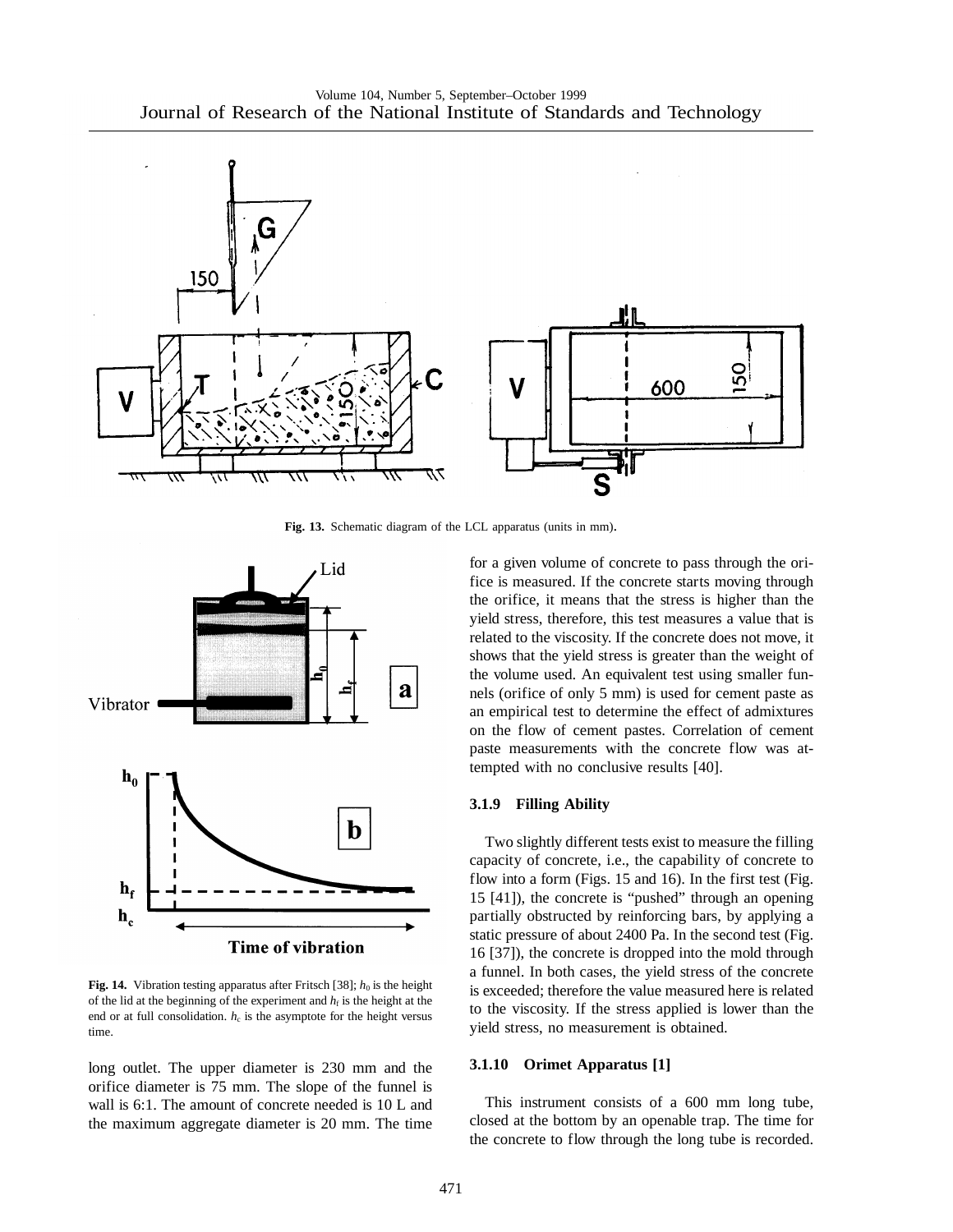

Fig. 15. Apparatus to evaluate the filling ability of concrete under an external pressure.



**Fig. 16.** Apparatus to evaluate the filling ability of concrete under its own weight (reproduced with permission from Laboratoire Central des Ponts et Chaussees, France).

The test method of the Orimet is similar to the flow cone. This test has been used for underwater concrete. The instrument is more flexible than the flow cone because the orifice or diameter of the tube can be selected to accommodate different aggregate sizes.

#### **3.2 Two Factor Tests**

We now examine the tests whose output gives two parameters. The values measured by these tests do not necessarily allow a direct calculation of the viscosity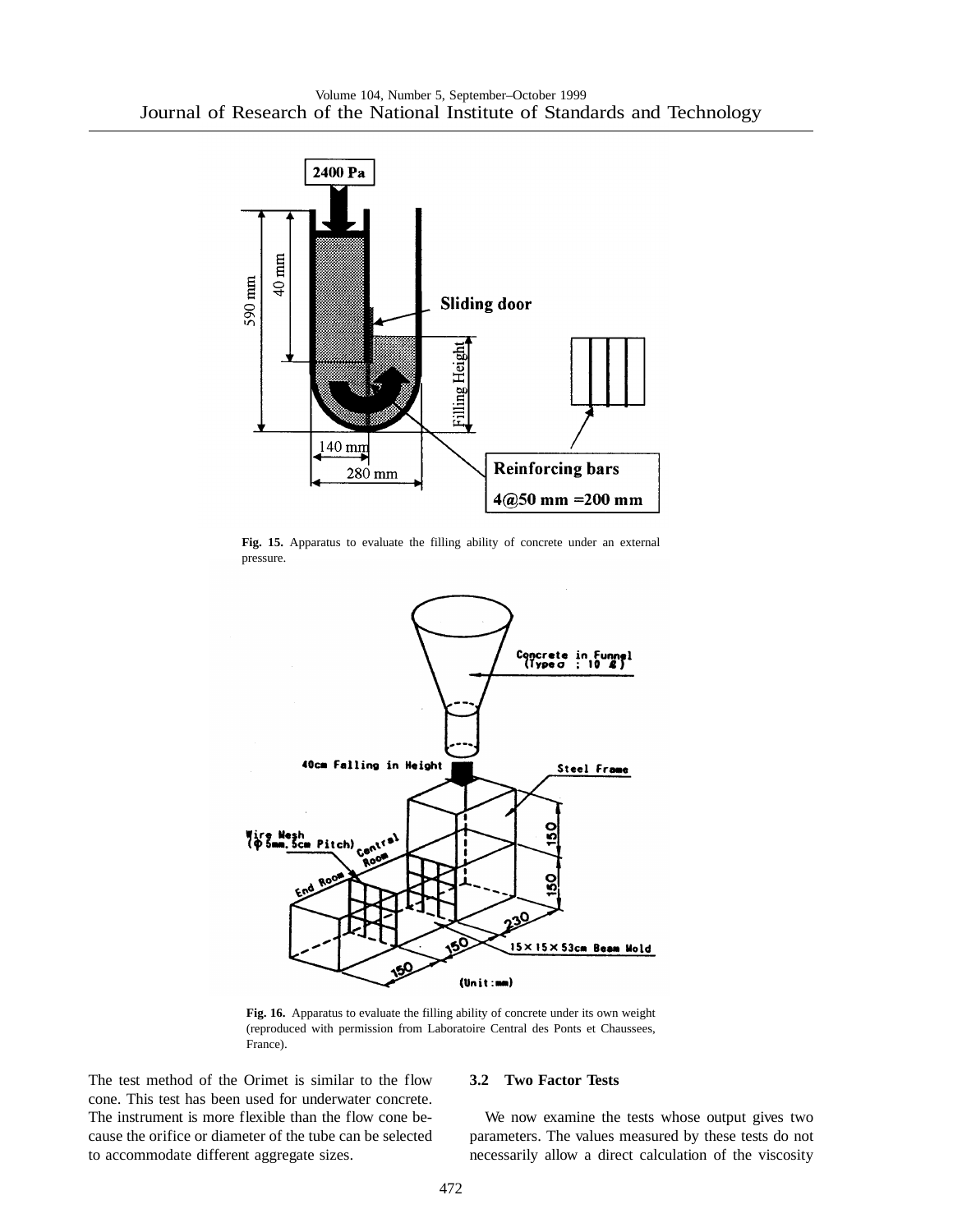and yield stress. The factors measured are often indirectly related to the two fundamental parameters in a nontrivial way. The difficulty in designing correct rheological tests, tests that allow direct measurement of the fundamental parameters, is largely due to the size of the coarse aggregates, the tendency of segregation, and to the time effects. The most common fluid rheometer geometry is coaxial cylinders. In this geometry, having aggregates with a size of 10 mm or greater would force the dimensions of the instrument to be huge because these dimensions are dictated by the desirability of having a linear flow gradient between the shearing surfaces. A good approximation of this linear flow gradient can be achieved if the difference between the inner and outer radii is at least five times the diameter of the maximum size aggregate and if the ratio between the radii is held between 1 and 1.10. Therefore, the minimal dimensions, with a maximum aggregate size of 10 mm, will be 0.5 m for the radius of the inner cylinder and 0.55 m for the outer cylinder radius. These are relatively large dimensions for a relatively small maximum size aggregate.

#### **3.2.1 Tattersal Two-Point Test [4]**

This is the first and most widely known instrument for measuring the flow properties of concrete. The apparatus (Fig. 17) consists of a bucket containing the concrete to be tested. A vane of special geometry, or impeller, is lowered into the sample. The impeller starts rotating and the resistance on the impeller due to the material, i.e. torque, is measured. As the speed of rotation of the impeller is increased a curve of the torque versus the speed is recorded. The graph obtained is linear, therefore the stress is extrapolated to the torque at zero speed to give the yield stress and the plastic viscosity is related to the slope of the curve.

Tattersall [4] designed the first instrument, but others, Gjorv  $[42]$ , Wallevick  $[43]$  and Beaupré  $[44,46]$ have improved and commercialized it. The main improvement was to automate the instrument. The torque and the speed are automatically recorded using a computer. The instrument is now available as the BML viscometer [42] or the IBB Concrete Rheometer [46] (Fig. 18). The impeller shape is not always the same, i.e., BML has a type of serrated cylinder while IBB uses an "H"-shaped impeller. The impeller of the IBB rheometer has a planetary motion in addition to an axial rotation. In both cases, the plot of torque measured versus the speed of the rotor is recorded and results in a linear relationship. The slope, *h*, and the intercept at zero speed, *g*, are related to the plastic viscosity and the yield stress, respectively. Assuming that the effective average shear rate is proportional to the speed of the impeller, Tattersall [4] gave the following equation:

$$
T = (G/K)\ \tau_0 + (G\ \eta)N\tag{2}
$$

where:

*T* = torque

- $G =$  constant obtained by calibration with Newtonian fluids
- $K =$  constant obtained by calibration with non-Newtonian fluids
- $N =$  speed of the impeller
- $\tau_0$  = yield stress
- $\eta$  = viscosity

Therefore,  $\tau_0 = g/(G/K)$  and  $\eta = h/G$ , where *g* and *h* are the two values measured. Unfortunately, the entities *G* and *K* are almost impossible to obtain for three main reasons:



**Fig. 17.** Schematic representation of Tattersall two-point rheometer.



**Fig. 18.** IBB Concrete Rheometer [46].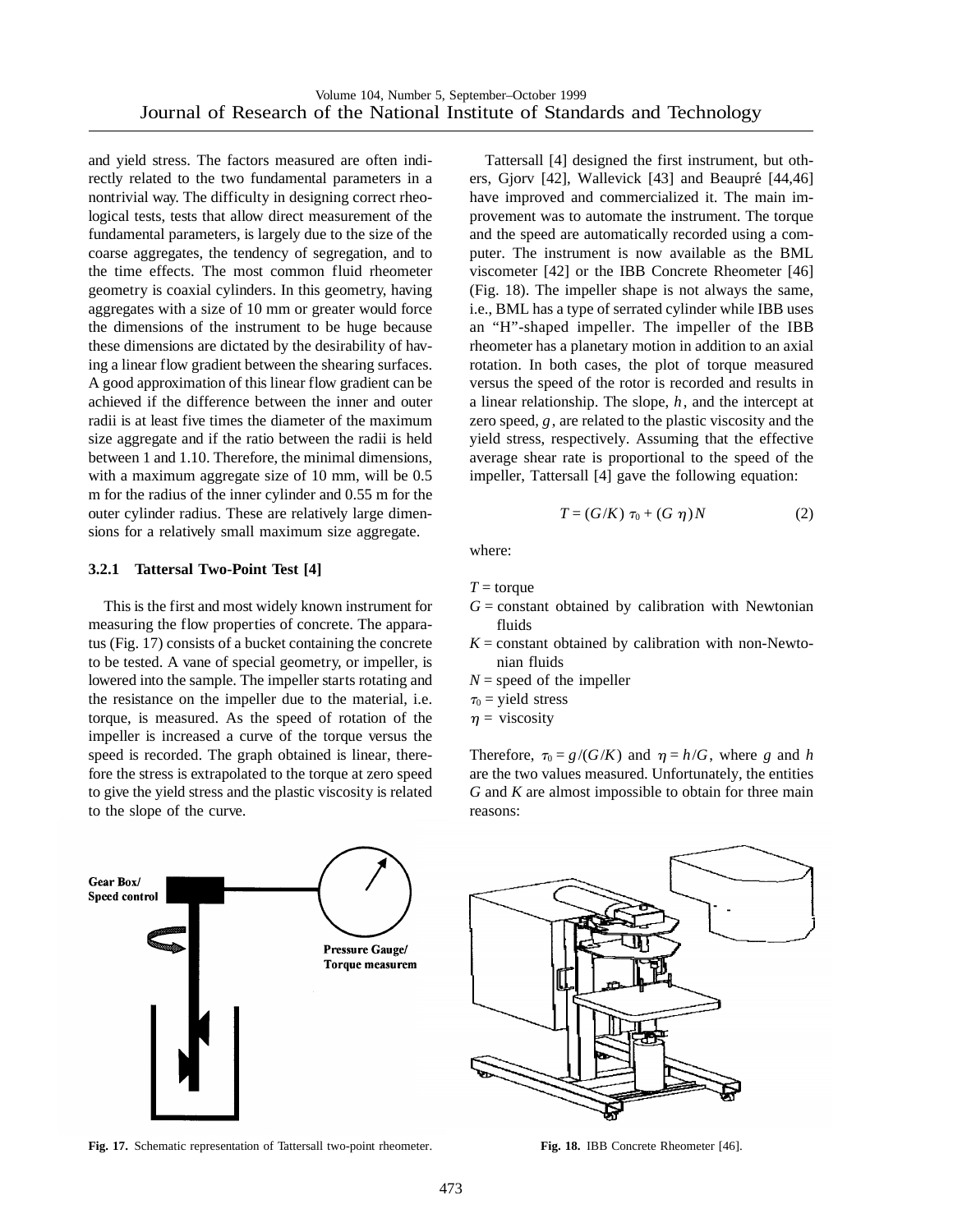- The flow pattern in the instrument is too complicated and not linear (or turbulent flow) to allow a calculation of *G* and *K*.
- The specimen container is too large to be able to use a standard oil to calibrate the rheometer (although some tentative calibrations were made by Tattersall [45]). We believe that the impellers will not be able to shear the whole volume of material when no aggregates are present, leading to nonvalid calibration.
- No standard granular material exists with which to calibrate the instrument.

### **3.2.2 Bertta Apparatus [47]**

This test apparatus was developed at the Technical Research Centre of Finland. Concrete is placed between two concentric cylinders of 480 mm and 330 mm diameters. The outer cylinder rotates in a oscillatory mode. The operator selects the frequency and amplitude. The torque induced by the movement is measured in the inner cylinder. This configuration allows the operator to calculate the viscosity and the yield stress of the concrete as a function of frequency. The advantage of this instrument is that is allows the operator to calculate the intrinsic rheological parameters of the materials and not only two related values, such as *g* and *h* (Tattersall device). Two issues that remain are:

- The maximum aggregate size should be limited to 13 mm (0.5 in), calculated as being 1/5 of the gap between the cylinders.
- The ratio between the radii of the two cylinders radii is 1.45. This is considered too high to have a linear flow gradient, raising the question as to whether the calculation of the rheological parameters is correct.

This instrument is not commercially available.

#### **3.2.3 The BTRHEOM Rheometer**

The rheometer, BTRHEOM, was developed at the Laboratoire Central des Ponts et Chaussées (LCPC), France by de Larrard et al. [48]. It consists of a bucket with a serrated bottom, and a rotating top wheel (Fig. 19) resting on the concrete. The shear stress distribution (Fig. 20) allows direct calculation of the viscosity and yield stress according to the following equations based on the assumption that the concrete is a Bingham fluid. If this assumption is not correct, another set of equations will need to be established using the correct relationship between the shear rate and shear stress. Due to the linear pattern of flow gradient, a shear rate and shear stress can always be calculated analytically in this geometry.



**Fig. 19.** BTRHEOM instrument (reproduction with permission from LCPC).

$$
\tau_0 = \frac{3 \Gamma_0}{2 \pi (R^3{}_2 - R^3{}_1)}
$$
  

$$
\eta = \frac{2 h (\partial \Gamma / \partial \Omega)}{\pi (R^4{}_2 - R^4{}_1)}
$$
 (3)

where:

- $\tau_0$  = shear yield stress
- $\eta$  = viscosity
- $R_1$  and  $R_2$  = inside and outside radii of the apparatus  $h =$  height of the sheared part of the sample  $\Gamma$  = torque applied to the sample  $\Omega$  = angular velocity of the rotating part
- $\Gamma_0$  and  $\partial \Gamma/\partial \Omega$  = ordinate at origin and slope of the experimental straight line  $\Gamma(\Omega)$ .

The instrument was used to collect data on shear stress versus shear rate. The results confirmed that the assumption of concrete being a Bingham fluid is correct if it had certain characteristics—These being a relatively fluid or soft concrete (typically a slump higher than 80 mm) with shear rates ranging between  $0.5 \text{ s}^{-1}$ and  $8 \text{ s}^{-1}$ . De Larrard et al. [10] found that, over a wider range of shear rates, concrete behaves more like a coarse granular suspension following the Herschel-Bulkley equation (see Table 2). This apparatus permits measurements to be done under vibration. Therefore, the yield stress and the viscosity of the material can be obtained under a variety of situations.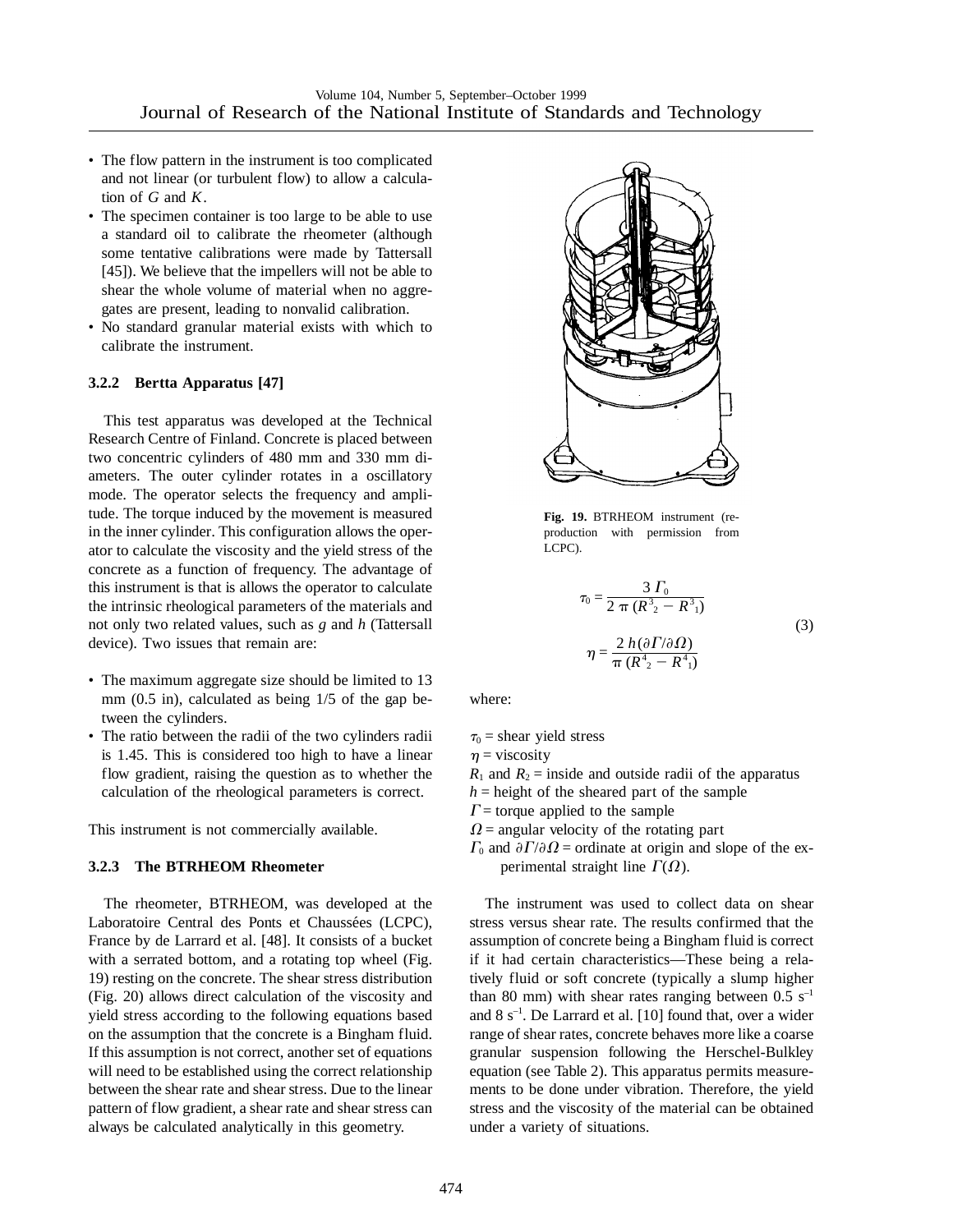

Fig. 20. Geometry of shearing of BTRHEOM instrument [48] (reproduction with permission from LCPC).

The limitations of this instrument are the range of plastic viscosity and yield stress that can be attained, i.e., high yield stress or high plastic viscosity concretes cannot be sheared. There is always a possibility of segregation during the test especially under vibration.

# **3.2.4 Modified Slump Cone Test [25,29]**

Recently, a modification of the slump cone was developed to allow the measurement of viscosity. As mentioned in Sec. 3.1.1, the standard slump test can only be correlated with the yield stress. The modification consists in measuring not only the final slump height but also the speed at which the concrete slumped. There are two methods to measure the speed at which the concrete slumped (Fig. 21):

- The original method consists of measuring the time for a plate resting on the top of the concrete to slide down with the concrete (Fig. 22) a distance of 100 mm
- Researchers at Sherbrooke University [49] eliminated the plate and shortened the central rod so that its top was 100 mm below the full slump cone height. Then the test consisted of measuring the time for the concrete to slump to the height where the rod becomes visible.

The second method has the advantage that there is no risk of the plate getting stuck, but has the disadvantage that it may be difficult to see the appearance of the rod.



**Fig. 21.** Schematics of the modified slump cone test. *T* is the "slump time" [25].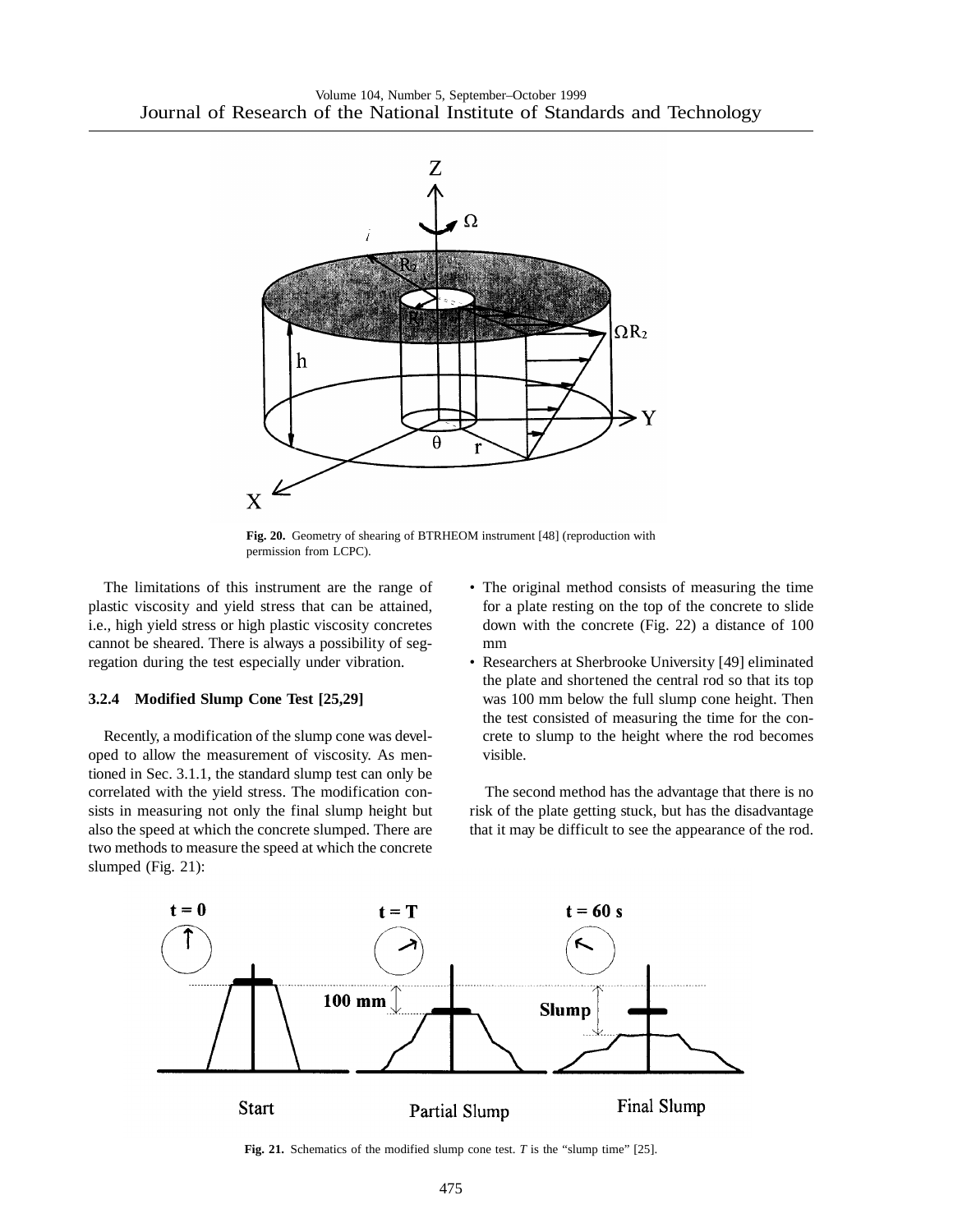

**Fig. 22.** Modified slump cone device [25].



**Fig. 23.** Nomographs for estimating the yield stress and plastic viscosity of concrete from the results of the modified slump test (for a concrete with a density of  $2.400 \text{ kg/m}^3$ ) [25].

The yield stress,  $\tau_0$ , can be calculated from the final slump, using the following empirical equation:

$$
\tau_0 = \frac{\rho}{347} (300 - S) + 212 \tag{4}
$$

where  $\rho$  is the density expressed in kg/m<sup>3</sup>, and *S* is the final slump in mm. The viscosity can be determined from the 100 mm slump time using an empirical equation that was determined by de Larrard et al. [25,30]. The equation used is:

$$
\mu = \rho T \cdot 1.08 \times 10^{-3} (S - 175) \text{ for } 200 \text{ mm} < S < 260 \text{ mm}
$$
  
(5)  

$$
\mu = 25 \times 10^{-3} \rho T \text{ for } S < 200 \text{ mm}
$$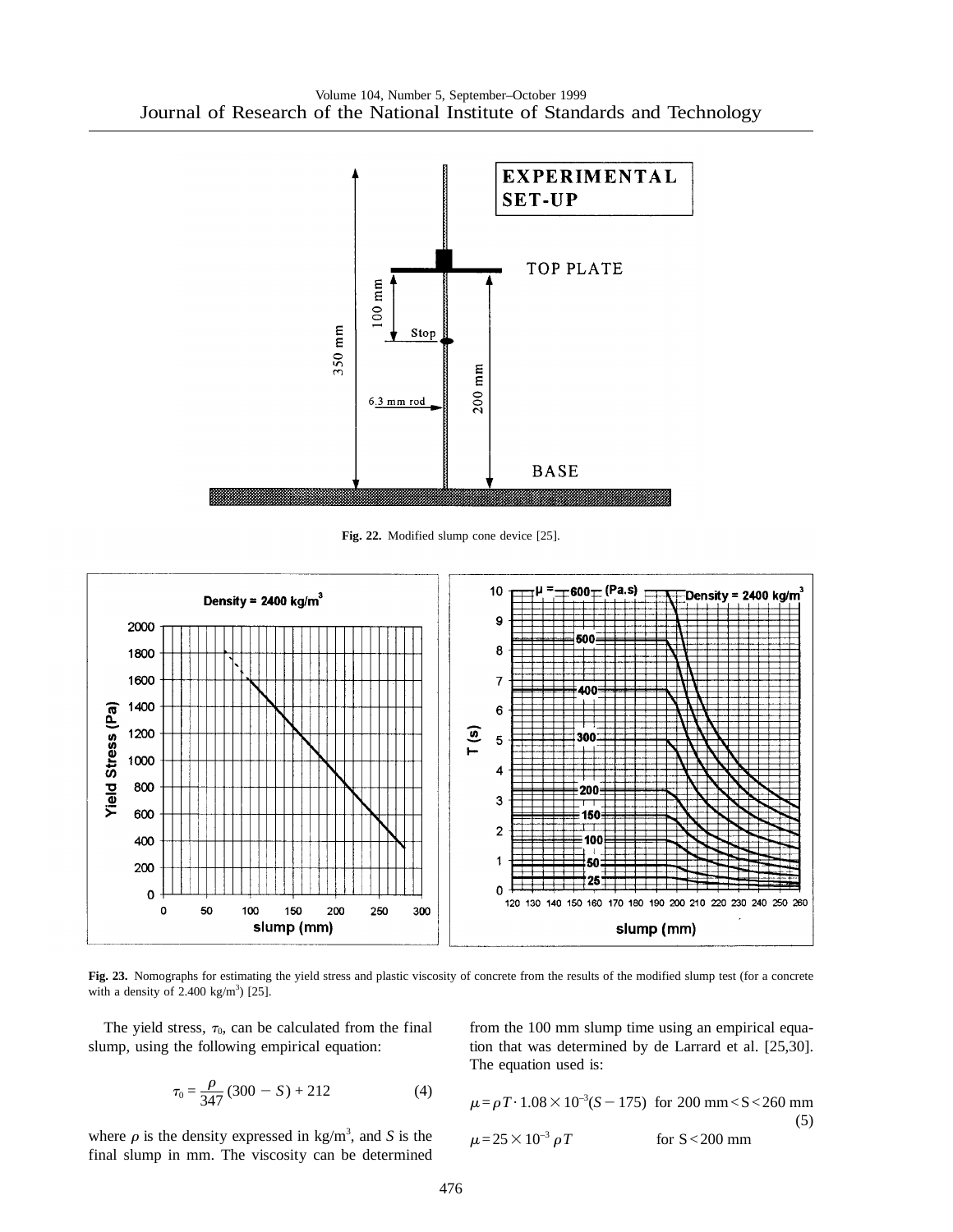where  $\mu$  is the viscosity in Pa $\cdot$ s and *T* is the slumping time in seconds. To facilitate the interpretation of the results, these equations can be represented in a graphic form as shown in Fig. 23.

# **4. Conclusions**

Concrete flow properties need to be characterized by more than one parameter because concrete is a non-Newtonian fluid. The most commonly-used model is the Bingham equation that requires two parameters, i.e., yield stress and the plastic viscosity. The yield stress determines the stress above which the material becomes a fluid. The plastic viscosity is a measure of how easily the material will flow, once the yield stress is overcome. Other models for special concretes, such as self-leveling or self-compacting, require a more complex model, such as the Herschley-Bulkley equation.

Most of the common tests for measuring the flow properties of concrete yield only one parameter that is related either to plastic viscosity or to yield stress, or to some ill-defined combination of both. Most of these tests try to simulate field conditions and the results cannot easily be related to fundamental rheological properties. Their usage should be limited to quality control, or to check that mixture proportions have not been changed between batches. Of course, combining two tests, one related to yield stress and one related to viscosity, should give a better description of the concrete flow.

Recently, tentative steps have been made to develop tests that can measure both parameters, possibly in fundamental units. These tests are the rheometers (BTRHEOM, IBB, BML) that allow shearing at various rates, or the modified slump cone test.

This paper review has pointed out that most of the available tests are empirical. This is not a satisfactory situation for two reasons:

- It is hard, if not impossible, to relate results obtained with different tests
- The factors measured are not linked to independently measurable factors, that can be defined in fundamental physical units.

The author would like to emphasize that more research, novel tests, and models should be developed to better characterize the rheology of concrete in general and HPC in particular.

#### **Acknowledgments**

The author would like to thank the reviewers for their comments and fruitful discussions: Edward Garboczi, Dale Bentz, Geoffrey Frohnsdorff, and Gerry Cheok.

# **5. References**

- [1] P. Bartos, Fresh Concrete: Properties and Tests, Elsevier (1992).
- [2] P. F. G. Banfill, Rheology of Fresh Cement and Concrete, E & FN Spon, London (1991).
- [3] H. J. Wierig, ed., Properties of Fresh Concrete, Proc. of the Coll. RILEM, Chapman and Hall (1990).
- [4] G. H. Tattersall, The workability of concrete, A viewpoint Publication, PCA 1976.
- [5] L. J. Struble and G. K. Sun, Viscosity of Portland Cement Paste as a Function of Concentration, Adv. Cement Based Mat. 1994.
- [6] D. Quemada, Models for Rheological Behavior of Concentrated Disperse Media under Shear, Proc. IX Intl. Cong. on Rheology, Mexico 1984.
- [7] C. Atzeni, L. Massida, and U. Sanna, Comparison between Rheological Models for Portland Cement Pastes, Cem. Concr. Res. **15**, 511-519 (1985).
- [8] W. von Berg, Influence of specific surface and concentration of solids upon the flow behavior of cement pastes, Mag. Concr. Res. **31**, 211-216 (1979).
- [9] C. Atzeni, L. Massida, and U. Sanna, New Rheological Model for Portland Cement Pastes, Il Cemento **80** (1983).
- [10] F. de Larrard, C. F. Ferraris, and T. Sedran, Fresh Concrete: A Herschel-Bulkley Material, Mater. Struct. **31**, 494-498 (1998).
- [11] S. H. Kosmatka and W. C. Panarese, Design and Control of Concrete Mixtures, PCA 1994.
- [12] A. G. B. Richtie, The Triaxial Testing of Fresh Concrete, Mag. Concr. Res. **14** (40), 37-41 (1962).
- [13] Glossary of Standard Rheological Terms, British Standard Institution BS 5168:1975.
- [14] N. Iwasaki, Estimation of workability—Why has the slump remained being used so long, Concr. J. **21** (10), 4-12 (1983).
- [15] C. Ferraris and J. Gaidis, Connection between the rheology of concrete and the rheology of cement paste, ACI J. **88**, 388-393 (1992).
- [16] M. Yang and H. M. Jennings, Influences of Mixing Methods on the Microstructure and Rheological Behavior of Cement Paste, Advn. Cem. Bas. Mat. **2**, 70-78 (1995).
- [17] N. Martys, Private Communication, 1998.
- [18] F. de Larrard, Concrete Mixture-Proportioning: A Scientific Approach, E & FN Spon, London (1999).
- [19] H. G. Russell, ACI Defines High-Performance Concrete, Concr. Internat. **21** (2), 56-57 (1999).
- [20] Materials for Tomorrow's Infractructure: A Ten-Year Plan for Deploying High-Performance Construction Materials and Systems, Technical Report CERF Report No. 94-5011 (1994).
- [21] Charles H. Goodspeed, Suneel Vanikar, and Raymond A. Cook, High-performance Concrete Defined for Highway Structures, Concr. Internat. **17**, 2 (1996).
- [22] Y. Malier, High Performance concrete, from Material to Structure, E & FN Spon, London (1992).
- [23] J. M. Shilstone, Concrete Mixture Optimization, Concr. Internatl. **12**, 33-39 (1990).
- [24] P. C. Aitcin, The use of superplasticizers in High Performance Concrete, in High Performance concrete, from Material to Structure, Y. Malier, ed., E & FN Spon, London (1992) pp. 14-33.